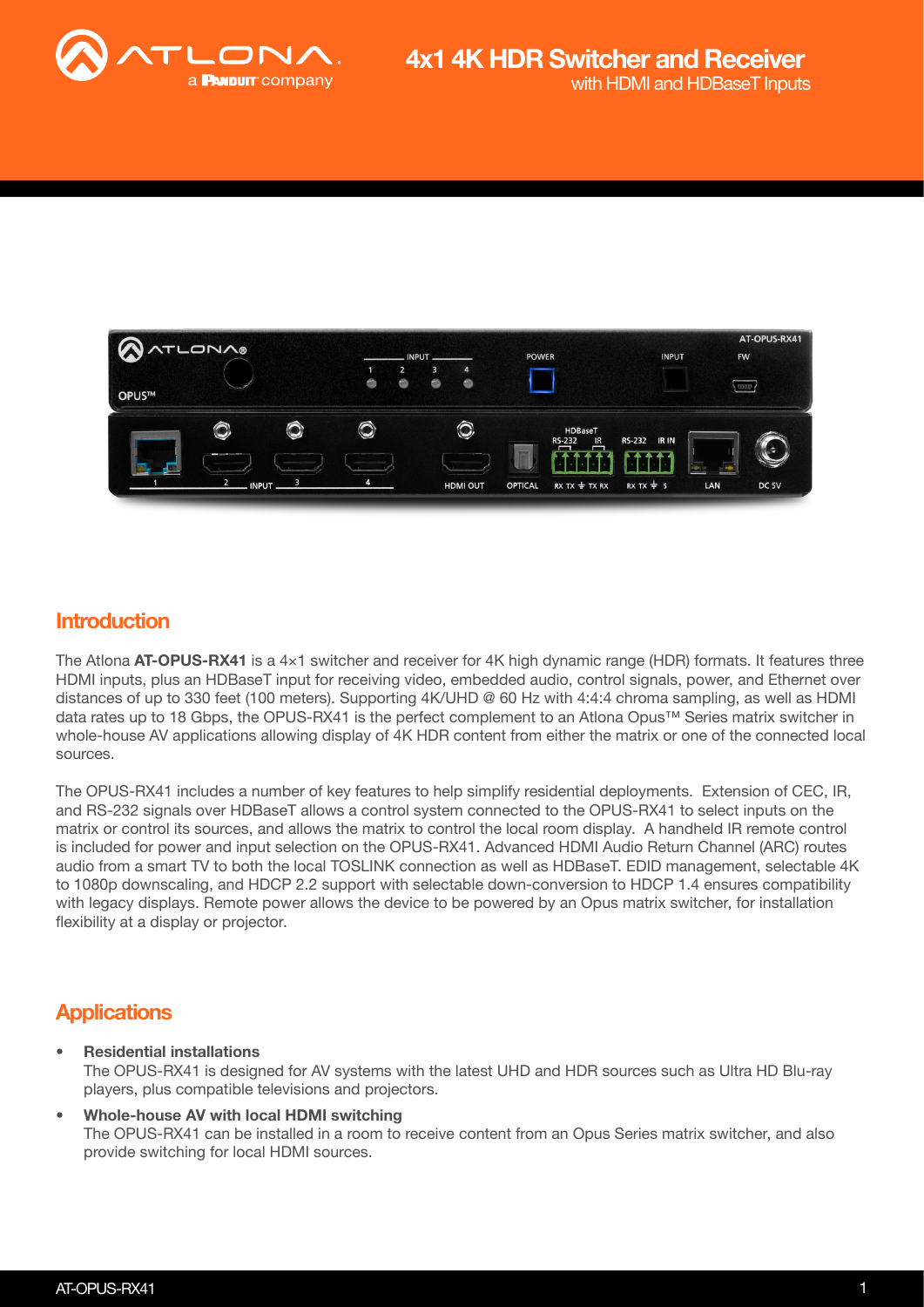

## Key Features

#### 4x1 HDMI and HDBaseT Switcher

- Delivers high performance, reliable HDMI and HDBaseT signal switching.
- HDBaseT input receives AV, control, power, and Ethernet up to 330 feet (100 meters) with Category 6/6a cable.

#### 4K/UHD capability @ 60 Hz with 4:4:4 chroma sampling, plus support for HDR formats

- Compatibility with new and emerging 4K/UHD and HDR-capable sources and displays.
- Compatible with 4K HDR10 and Dolby® Vision™ @ 60 Hz (30 Hz for HDBaseT input).
- Fully supports video resolutions, audio formats, and color space formats in the HDMI 2.0b specification.

#### HDCP 2.2 compliant with down-conversion

- Adheres to latest specification for High-bandwidth Digital Content Protection.
- Allows protected content stream to pass between devices.
- Selectable down-conversion to HDCP 1.4 for legacy displays.

#### Downscaling

- Integrated video processing for converting 4K/UHD to 1080p.
- Ensures backward compatibility with HD displays.

#### Automatic input selection using hot plug detect and video detection technology

- Selects active input when sources are connected or if there is a change in source power status.
- Enables simplified, automatic system operation with no user intervention necessary.

#### EDID management

- Manages EDID communications with the source through a display's EDID or internally stored EDID.
- Ensures desired audio formats and video resolutions are provided to the AV system.

#### Advanced HDMI ARC

- Supports audio return from a smart TV through TOSLINK for local audio playback as well as through HDBaseT to an OPUS matrix switcher for wholehouse audio distribution.
- Increases audio distribution flexibility.

#### Visually lossless VESA Display Stream Compression

- Enables HDBaseT transmission of HDMI up to 18 Gbps using extremely light video compression.
- Innovative signal extension solution delivers very high, pristine image quality. Compatible with forthcoming Atlona matrix switchers with 4K HDRenabled HDBaseT outputs.

#### HDBaseT Control Extension

- Supports transmission of CEC, IR, and RS-232 over HDBaseT.
- Allows local IR control of the OPUS switcher or its sources.
- Allows the control system attached to the matrix switcher to control local components including the display.

#### TCP/IP, RS-232, and IR control

- Flexible control options for compatibility with Atlona Velocity™ and third-party control systems.
- Reduces integration time and costs. Includes a convenient handheld IR remote control.

#### HDMI audio de-embedding

- Extracts HDMI two-channel PCM or multi-channel bitstream audio to the TOSLINK digital audio output.
- Provides an additional integration option for AV receivers and soundbars.

#### Remote power

- May be remotely powered by an Opus or UHD-PRO3 matrix switcher.
- Convenient installation at a display or projector without the need for local AC power.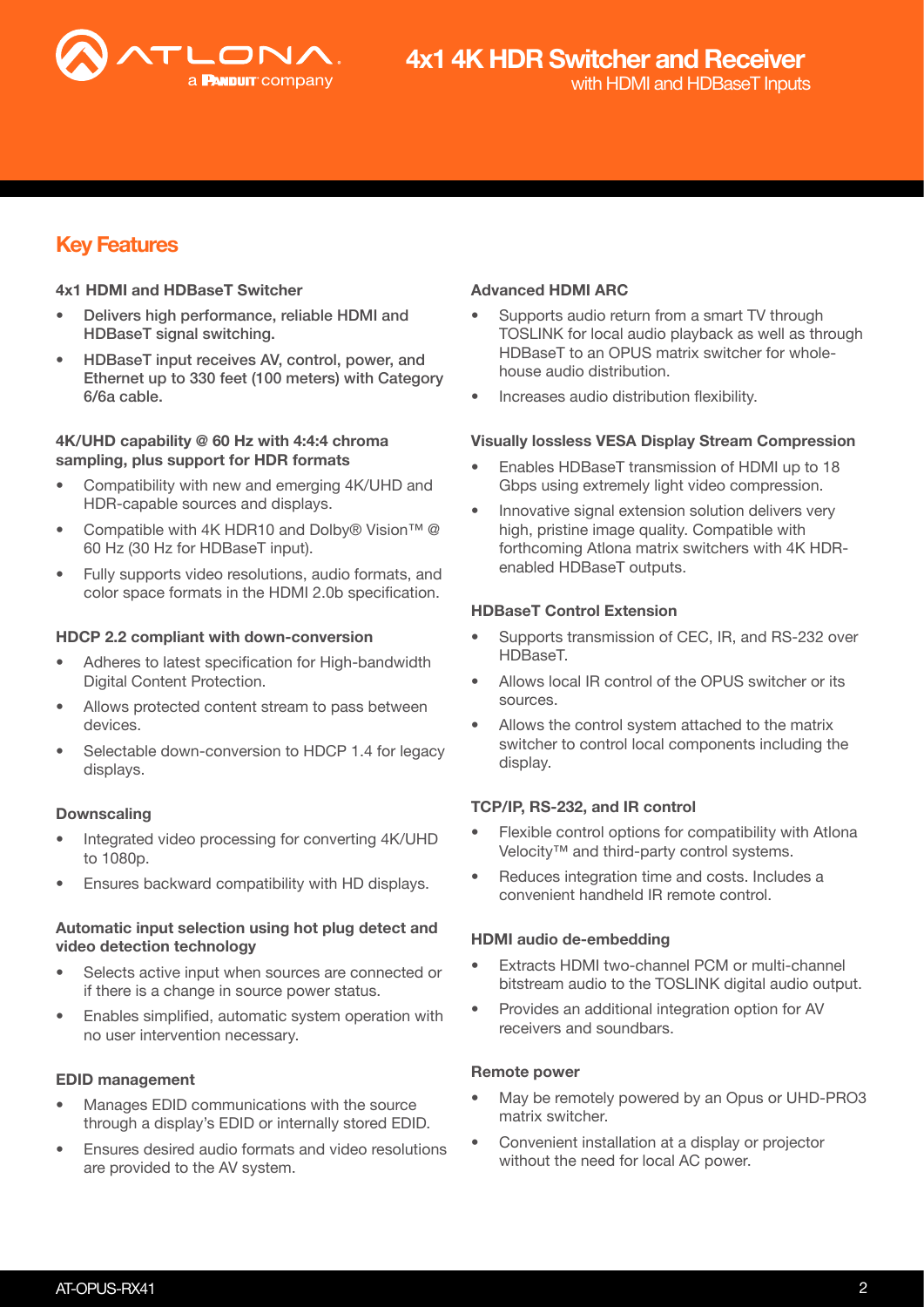

## **Specifications**

| Video                                   |                                                                                                                                |     |                                                                                   |                       |                    |                                                                        |
|-----------------------------------------|--------------------------------------------------------------------------------------------------------------------------------|-----|-----------------------------------------------------------------------------------|-----------------------|--------------------|------------------------------------------------------------------------|
| Signal                                  | HDMI w/ARC <sup>(1)</sup>                                                                                                      |     |                                                                                   |                       |                    |                                                                        |
| <b>Copy Protection</b>                  | <b>HDCP 2.2</b>                                                                                                                |     |                                                                                   |                       |                    |                                                                        |
| <b>Pixel Clock</b>                      | 600MHz                                                                                                                         |     |                                                                                   |                       |                    |                                                                        |
| UHD/HD/SD                               | 4096x2160@60/50/30/25/24Hz<br>3840×2160@60/50/30/25/24Hz<br>1080p@60/59.9/50/30/29.97/25/<br>24/23.98Hz<br>1080i@30/29.97/25Hz |     | 720p@60/59.94/50Hz<br>576p@50Hz<br>576i@25Hz<br>480p@60/59.96Hz<br>480i@30Hz      |                       |                    |                                                                        |
| <b>VESA</b><br>All resolutions are 60Hz | 2560×1600<br>2048×1536<br>1920×1200<br>1680×1050<br>1600×1200<br>1440×900<br>1400×1050<br>1280×1024                            |     | 1280×800<br>1366×768<br>1360×768<br>1152×864<br>1024×768<br>800×600<br>640×480    |                       |                    |                                                                        |
| <b>Color Space</b>                      | <b>YUV, RGB</b>                                                                                                                |     |                                                                                   |                       |                    |                                                                        |
| Chroma Subsampling                      | 4:4:4, 4:2:2, 4:2:0                                                                                                            |     |                                                                                   |                       |                    |                                                                        |
| <b>Color Depth</b>                      | 8-bit, 10-bit, 12-bit                                                                                                          |     |                                                                                   |                       |                    |                                                                        |
| <b>HDR</b>                              | HDR10, HLG, and Dolby® Vision™ @ 60 Hz <sup>(2)</sup>                                                                          |     |                                                                                   |                       |                    |                                                                        |
| <b>Audio</b>                            |                                                                                                                                |     |                                                                                   |                       |                    |                                                                        |
| HDMI / HDBaseT IN                       | <b>PCM 2.0</b><br><b>LPCM 5.1</b><br><b>LPCM 7.1</b>                                                                           |     | Dolby <sup>®</sup> Digital<br>Dolby Digital Plus™<br>Dolby TrueHD<br>Dolby Atmos® |                       | DTS:X <sup>®</sup> | DTS <sup>®</sup> Digital Surround™<br>DTS-HD Master Audio <sup>™</sup> |
| <b>TOSLINKTM</b>                        | PCM 2Ch, Dolby® Digital, DTS® Digital Surround™                                                                                |     |                                                                                   |                       |                    |                                                                        |
| <b>Bit Depth</b>                        | up to 24-bit                                                                                                                   |     |                                                                                   |                       |                    |                                                                        |
| <b>Sample Rate</b>                      | 32 kHz, 44.1 kHz, 48 kHz, 88.2 kHz, 96 kHz, 176.4 kHz, 192 kHz                                                                 |     |                                                                                   |                       |                    |                                                                        |
|                                         |                                                                                                                                |     |                                                                                   |                       |                    |                                                                        |
| <b>Resolution / Distance</b>            | 4K/UHD - Feet / Meters                                                                                                         |     |                                                                                   | 1080p - Feet / Meters |                    |                                                                        |
| HDMI IN/OUT                             | 15                                                                                                                             | 5   |                                                                                   | 30                    |                    | 10                                                                     |
| CAT <sub>5e</sub>                       | 295                                                                                                                            | 90  |                                                                                   | 330                   |                    | 100                                                                    |
| CAT6/6a/7                               | 330                                                                                                                            |     |                                                                                   |                       |                    |                                                                        |
|                                         |                                                                                                                                | 100 |                                                                                   | 330                   |                    | 100                                                                    |
|                                         |                                                                                                                                |     |                                                                                   |                       |                    |                                                                        |
| <b>Ethernet</b><br>Port                 | 1 x RJ45                                                                                                                       |     |                                                                                   |                       |                    |                                                                        |
| <b>Standards and Protocols</b>          | HTTPS, Telnet, mDNS, SSL                                                                                                       |     |                                                                                   |                       |                    |                                                                        |
| Speeds                                  | 10/100/1000 Mbps                                                                                                               |     |                                                                                   |                       |                    |                                                                        |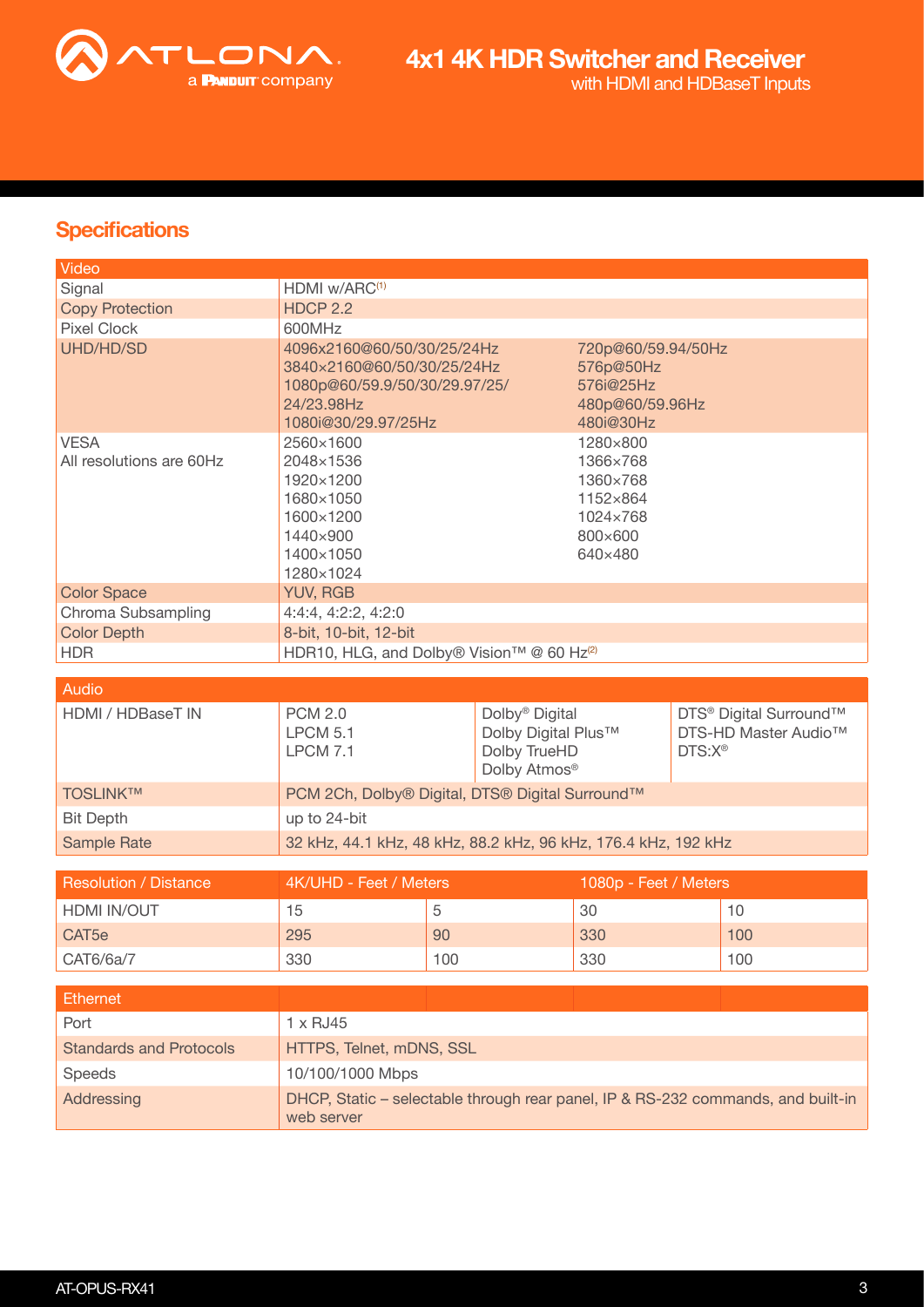

| <b>RS-232</b>                     |                                                                    |                            |  |
|-----------------------------------|--------------------------------------------------------------------|----------------------------|--|
| Port                              | 1 x 4-pin captive screw (local), 1 5-pin captive screw (HDBaseT)   |                            |  |
| <b>Baud Rates</b>                 | 2400, 4800, 9600, 19200, 38400, 57600, 115200                      |                            |  |
| Data flow                         | Bidirectional                                                      |                            |  |
|                                   |                                                                    |                            |  |
| $\ensuremath{\mathsf{IR}}\xspace$ |                                                                    |                            |  |
| Port                              | 1 x 4-pin captive screw (local), 1 x 5-pin captive screw (HDBaseT) |                            |  |
| <b>Frequency Range</b>            | 30 kHz to 60 kHz                                                   |                            |  |
| <b>CEC</b>                        |                                                                    |                            |  |
| Port                              | HDMI, Type A, 19-pin female                                        |                            |  |
| <b>Triggering</b>                 | Through IP, RS-232, and built-in web server                        |                            |  |
|                                   |                                                                    |                            |  |
| <b>Buttons and Indicators</b>     |                                                                    |                            |  |
| POWER button                      | 1 - momentary, tact-type                                           |                            |  |
| <b>INPUT button</b>               | 1 - momentary, tact-type                                           |                            |  |
| Input Indicators                  | 4 - LED, blue                                                      |                            |  |
| Connectors                        |                                                                    |                            |  |
| <b>HDMI IN</b>                    | 3 - Type A, 19-pin female                                          |                            |  |
| <b>HDBaseT IN</b>                 | 1 - RJ45, female                                                   |                            |  |
| HDMI OUT                          | 1 - Type A, 19-pin female                                          |                            |  |
| <b>OPTICAL</b>                    | 1 - TOSLINK™                                                       |                            |  |
| HDBaseT RS-232 / IR               | 1 - 5-pin captive screw                                            |                            |  |
| <b>RS-232 / IR IN</b>             | 1 - 4-pin captive screw                                            |                            |  |
| LAN                               | 1 - RJ45, female                                                   |                            |  |
| <b>FW</b>                         | 1 - Micro-A USB                                                    |                            |  |
| <b>PWR</b>                        | 1 - Barrel connector, locking                                      |                            |  |
|                                   |                                                                    |                            |  |
| Environmental                     | Fahrenheit                                                         | <b>Celsius</b>             |  |
| Operating                         | $+32$ to $+122$                                                    | $0 to +50$                 |  |
| Storage                           | $-4$ to $+140$<br>$-20$ to $+60$                                   |                            |  |
| Humidity (RH)                     | 20% to 60%, non-condensing                                         |                            |  |
| Power                             |                                                                    |                            |  |
| Consumption                       | 6.6 W                                                              |                            |  |
| <b>Idle Consumption</b>           | 5.9 W                                                              |                            |  |
| Supply                            | Input: AC100~240V 50/60Hz<br>Output: DC 5V                         |                            |  |
| Dimensions (H x W x D)            | <b>Inches</b>                                                      | <b>Millimeters</b>         |  |
| Unit                              | $1.0 \times 8.6 \times 5.9$                                        | 26 x 219 x 152             |  |
| Power Supply (AT-PS-54-L)         | $1.22 \times 1.97 \times 3.17$                                     | $31 \times 50 \times 80.6$ |  |
|                                   |                                                                    |                            |  |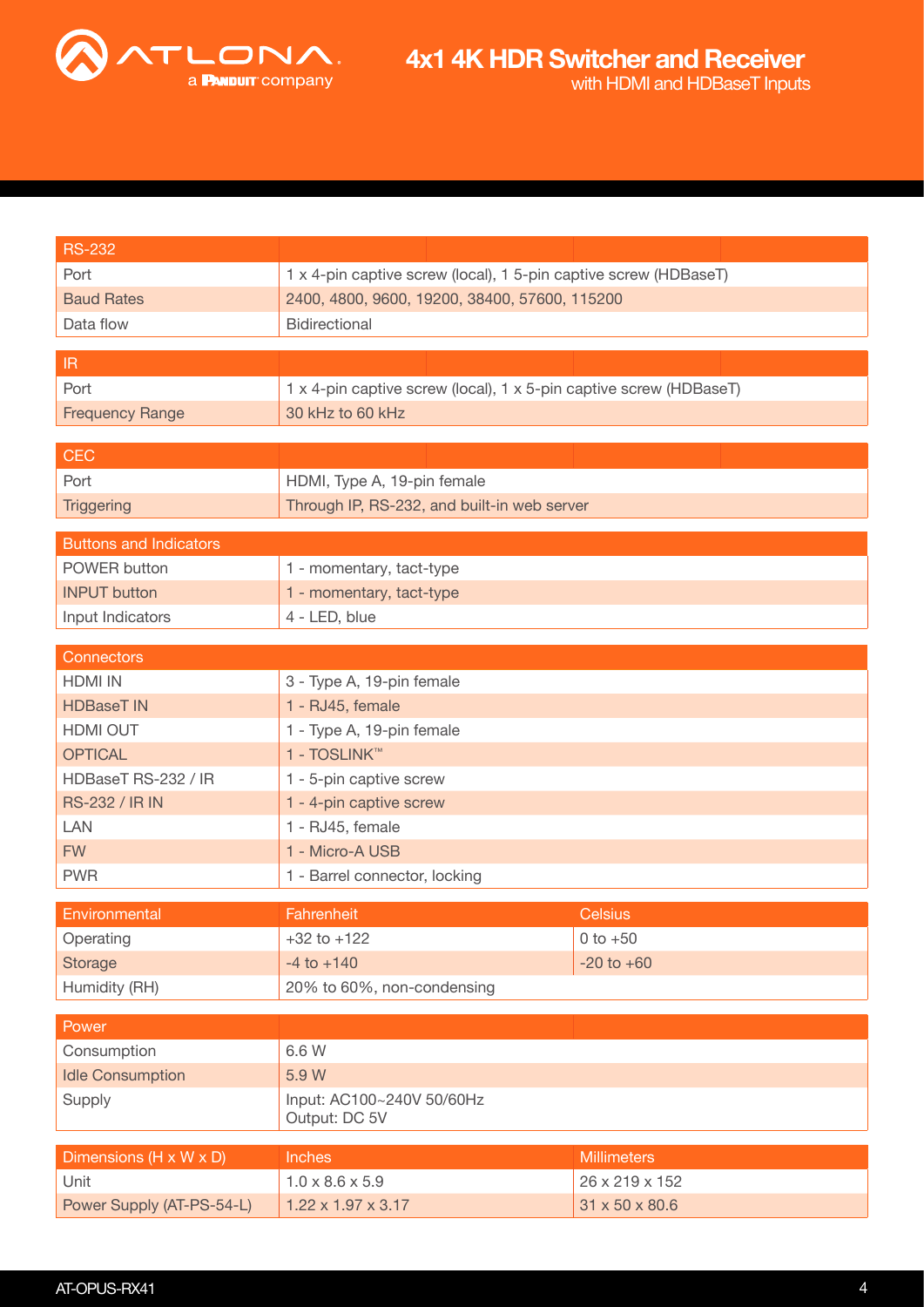

| Weight        | Pounds                                   | Kilograms |
|---------------|------------------------------------------|-----------|
| Device        | 1.82                                     | 0.82      |
|               |                                          |           |
| Certification |                                          |           |
| Device        | CE, FCC                                  |           |
| Supply        | CE, FCC, Level VI, RoHS, cULus, RCM, CCC |           |

## **Footnotes**

(1) Some displays limit ARC to 2-channel. Refer to the documentation that came with your display for more information. (2) Dolby Vision @ 30 Hz for HDBaseT input.

### **Accessories**

| <b>SKU</b>     | <b>Description</b>                     |
|----------------|----------------------------------------|
| AT-LC-H2H-1M   | LinkConnect HDMI to HDMI 1 Meter Cable |
| $AT-LC-H2H-2M$ | LinkConnect HDMI to HDMI 2 Meter Cable |
| AT-LC-H2H-3M   | LinkConnect HDMI to HDMI 3 Meter Cable |